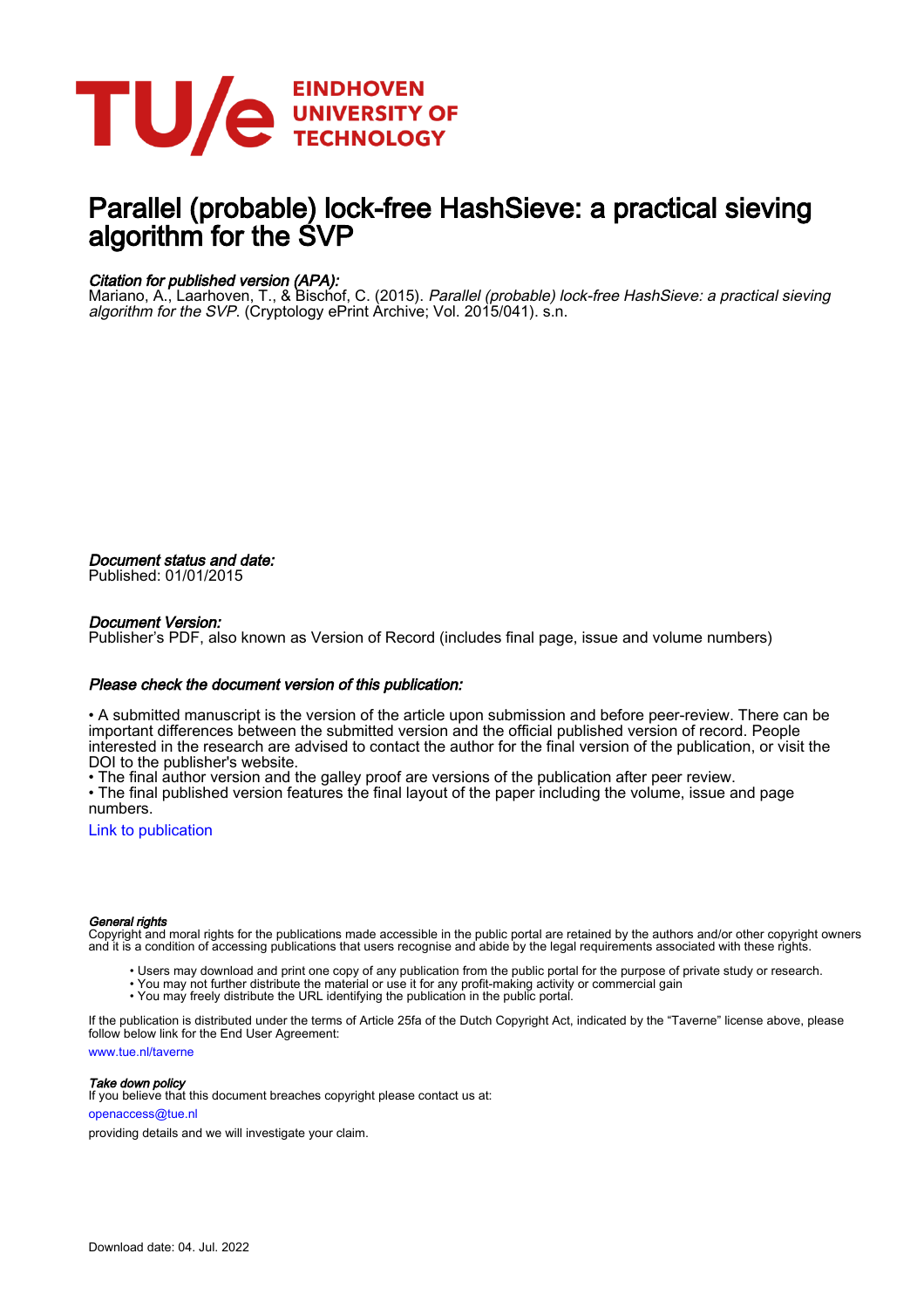# **Parallel (probable) lock-free HashSieve: a practical sieving algorithm for the SVP**

Artur Mariano Institute for Scientific Computing Technische Universität Darmstadt Darmstadt, Germany artur.mariano@sc.tudarmstadt.de

Thijs Laarhoven Department of Mathematics and Computer Science Eindhoven University of **Technology** Eindhoven, The Netherlands mail@thijs.com

Christian Bischof Institute for Scientific **Computing** Technische Universität Darmstadt Darmstadt, Germany christian.bischof@sc.tudarmstadt.de

### ABSTRACT

In this paper, we assess the practicability of HashSieve, a recently proposed sieving algorithm for the Shortest Vector Problem (SVP) on lattices, on multi-core shared memory systems. To this end, we devised a parallel implementation that scales well, and is based on a probable lock-free system to handle concurrency. The probable lock-free system, implemented with spin-locks and compare-and-swap operations, acts, likely, as a lock-free mechanism, since threads block only when strictly required and chances are that they are not required to block, because resource contention is very low. With our implementation, we were able to solve the SVP on an arbitrary lattice in dimension 96, in less than 17.5 hours, using 16 physical cores. The least squares fit of the execution times of our implementation, in seconds, lies between  $2^{(0.32n-15)}$  or  $2^{(0.33n-16)}$ , which indicates that sieving algorithms are indeed way more practical than believed.

#### 1. INTRODUCTION

.

Cryptography is mainly used to protect information that is sent over an insecure channel. In the late 90s, Ajtai discovered that certain lattice problems have interesting properties for cryptography, such as average-case hardness, and that lattices can be used for building cryptographic primitives [2]. At that point, the news had already broken that several classical cryptographic schemes (such as RSA) were insecure against quantum computers [22]. This led many researchers to engage on an intensive investigation of latticebased alternatives for classical schemes, as these are believed to be, among others, secure against quantum attacks. One of the many discoveries in the field of lattice cryptography since then is that lattices can be used to construct the "holy grail" of cryptography, Fully Homomorphic Encryption [9], which made lattice-based cryptography one of the most prominent and rapidly growing fields of quantum resistant (also known as post-quantum) cryptography.

Cryptosystems (also called schemes in the cryptography world) are generally built on problems known to be hard. To estimate the actual computational complexity of these problems in practice is of prime importance, because the parameters of cryptosystems are chosen based on this complexity. Overestimating the computational complexity of these problems might lead to overly strong parameters, which might render the scheme impractical. On the other hand, underestimating their computational complexity might lead to insecure cryptosystems. Given that, in most cases, the only way of estimating the actual complexity of these problems is to consider the performance of the algorithms that solve them, highly optimized, parallel solvers are needed to obtain realistic estimates.

Lattices are discrete subgroups of the  $n$ -dimensional Euclidean space  $\mathbb{R}^n$ , with a strong periodicity property. A lattice  $\mathcal L$  generated by a basis **B**, a set of linearly independent vectors  $\mathbf{b}_1,...,\mathbf{b}_n$  in  $\mathbb{R}^n$ , is denoted by:

$$
\mathcal{L}(\mathbf{B}) = \{\mathbf{x} \in \mathbb{R}^n : \mathbf{x} = \sum_{i=1}^n \mathbf{u}_i \mathbf{b}_i, \mathbf{u} \in \mathbb{Z}^n\}. \tag{1}
$$

Lattice-based cryptosystems can be broken when specific (hard) lattice problems can be solved in a timely manner. One of these hard problems is to find short vectors in a given lattice. Although the shortest vector might not be always needed to break a cryptosystem, the Shortest Vector Problem (SVP) is usually the central problem in this context, since algorithms that find very short vectors in a lattice usually use algorithms for the SVP as part of their logic. The SVP consists in finding the non-zero vector v of a given lattice  $\mathcal{L}$ , whose Euclidean norm  $\|\mathbf{v}\|$  is the smallest among the norms of all non-zero vectors in the lattice  $\mathcal L$  and is denoted by  $\lambda_1(\mathcal{L})$ . We refer to an algorithm that solves this problem as an SVP-solver.

SVP-solvers work faster on reduced lattice bases, i.e. lattice bases with short, nearly orthogonal vectors. The main algorithms that can be used to reduce lattices are the Lenstra-Lenstra-Lovász (LLL) and the Block Korkine Zolotarev (BKZ) algorithms (cf. [13]). LLL is a fast, polynomial-time algorithm that offers a moderate guarantee on the quality of the output basis; the resulting basis vectors are somewhat short and orthogonal. BKZ is a generalization of LLL, and offers an adjustable trade-off between the time complexity and the output quality, through a block-size parameter  $\beta$ :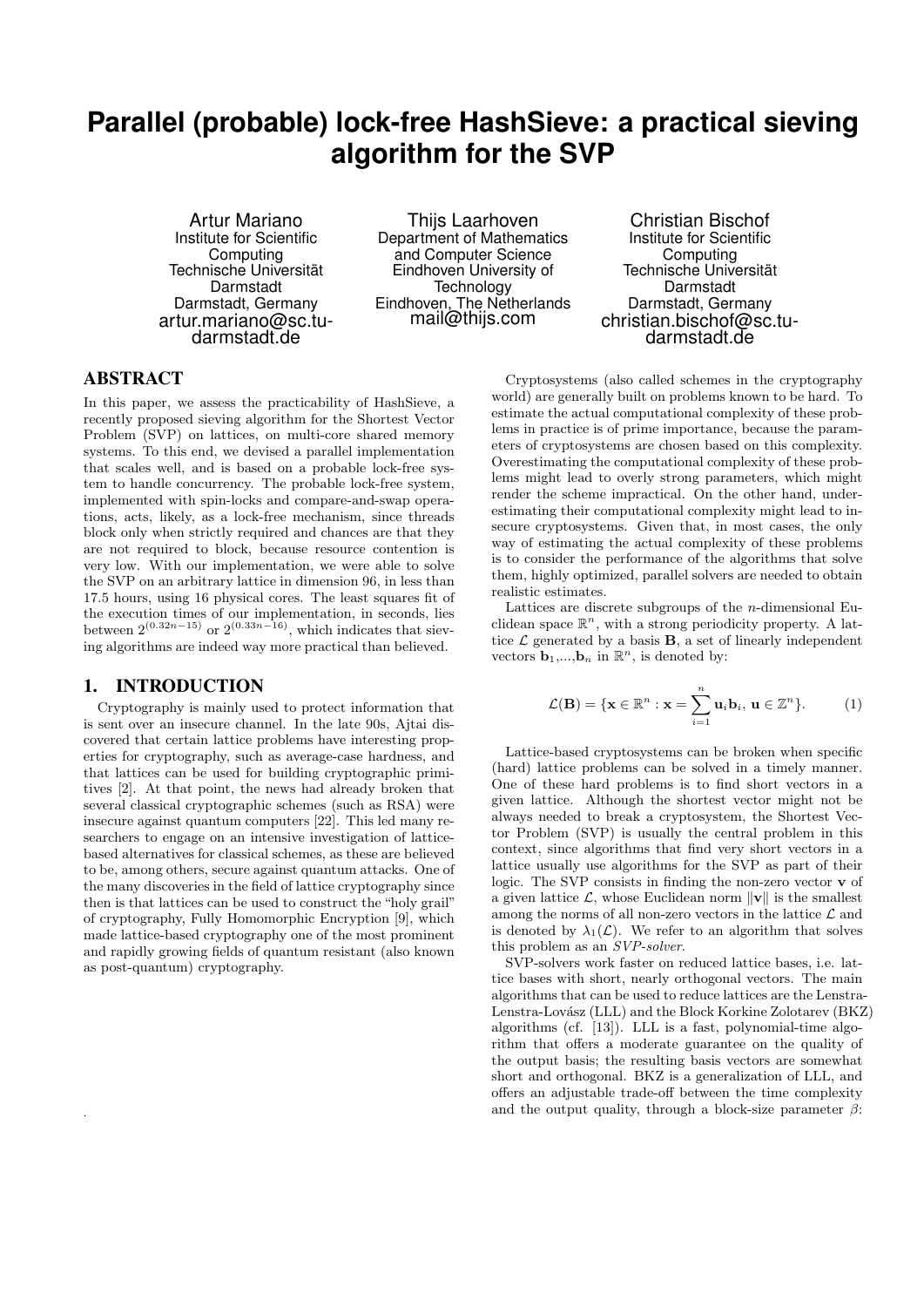the higher the block-size  $\beta$ , the longer the algorithm takes to terminate, but the probability of obtaining a basis with better quality is higher.

Currently, there are three main classes of SVP-solvers: algorithms based on computing the Voronoi cell of a lattice, sieving algorithms, and enumeration algorithms (see [13] for a comprehensive overview). These algorithms sparked three distinct, competitive lines of research. The class of algorithms based on the Voronoi cell of a lattice, however, has been inactive for some years, with the most relevant contribution, due to Agrell et al., dating back to 2002 [1, Relevant vectors, Section VI C]. Even though this class of algorithms currently offers the best theoretical time-complexity bounds, its algorithms are intractable in practice.

Sieving and enumeration algorithms have competed for the place of the best SVP-solver since 2001. An overview of the advances in both classes of algorithms is given in Section 2. GaussSieve was considered, up until this point, the most practical among sieving algorithms [16]. This led to a series of implementations for both shared- and distributedmemory systems (e.g. [5, 11, 15, 17]). Very recently, Hash-Sieve, a new sieving algorithm with theoretical speedups over GaussSieve, was proposed in [12], which raised important questions. First, it is still unclear if HashSieve outperforms optimized implementations of GaussSieve. This is because it is not uncommon that algorithms with better theoretical complexity are indeed worse in practice. Second, it is relevant to know if scalable parallel implementations of this algorithm can be developed and how they compare to efficient parallel versions of GaussSieve. Last but not least, one must validate the estimates of the time complexity of the algorithm presented in [12], which are crucial for accurately choosing parameters of lattice-based cryptosystems.

The contribution of this paper is two-fold. First, we assess the practicability of the HashSieve algorithm, of which we devised an optimized implementation. Throughout this process, we present a memory usage model for our implementation, since memory usage is particularly high in Hash-Sieve. Second, we propose a parallel variant of this algorithm, which outperforms, the parallel version of GaussSieve on shared-memory systems proposed in [15]. Our parallel variant makes extensive use of fine grained synchronization primitives, implemented with atomic Compare and Swap (CAS) operations, as a way of avoiding locks, thus simultaneously increasing the performance and the scalability of the algorithm. Although we implemented spin-locks to maintain thread-safety, chances are that locks will not spin. If this holds during the whole execution of our application, the synchronization primitives will be equivalent to single CAS operations, and the code will indeed be lock-free.

#### 2. RELATED WORK

There are three main classes of SVP-solvers: algorithms based on computing the Voronoi cell of a lattice, sieving algorithms, and enumeration algorithms. Random sampling and associated variants have also been published (e.g. [21]) and reported on the  $SVP$ -challenge<sup>1</sup>, but have attracted far less attention than sieving and enumeration. In Section 2.1, we briefly compile the available SVP-solvers and in Section 2.2 we overview implementations of sieving algorithms.

#### 2.1 SVP-solvers

Currently, enumeration algorithms are considerably more practical than sieving algorithms on random lattices. While enumeration algorithms have been studied since the early eighties, the progress in sieving algorithms started off only in 2008, when they were first-hand shown to be tractable for moderate dimensions, via the AKS algorithm [18], even though still uncompetitive with enumeration routines. Enumeration algorithms are compute-bound, whereas sieving algorithms are essentially memory-bound, and therefore less suited for current computer architectures, where memory accesses are expensive.

In 2010, Micciancio et al. presented GaussSieve, the first sieving heuristic that outperformed enumeration routines [16]. However, very little time would pass by before enumeration with extreme pruning was published [8], thus rendering sieving algorithms uncompetitive again. While many top-entries in the SVP-challenge are nowadays due to enumeration algorithms with extreme pruning, few are due to sieving (e.g., the highest dimension solved with sieving was 116, whereas enumeration-based entries made it to 130). With respect to ideal lattices, where sieving algorithms perform particularly well, the picture is different and sieving dominates.

#### 2.2 Implementations of sieving algorithms

The literature records considerable effort in porting both enumeration and sieving algorithms to parallel, high-end architectures. In particular, considerable effort has been put into implementations of sieving algorithms, because they are asymptotically faster than enumeration  $(2^{\mathcal{O}(n)}$  vs.  $2^{\mathcal{O}(n \log n)}$ for lattices in dimension  $n$ ) and they can take advantage of specific lattice structures such as ideal lattices, currently the most interesting type of lattice to build cryptosystems. Although enumeration currently dominates sieving in arbitrary lattices, recent work has allowed sieving to surpass enumeration on ideal lattices [11], as shown by the SVP-challenge for ideal lattices<sup>2</sup>. In this section, we compile sieving-related implementations.

Many implementations of sieving algorithms have been published in the last years. Up until this point, GaussSieve was undoubtedly the most practical among all sieving algorithms. The first parallel implementations of GaussSieve date back to 2010 [17], but considerable headway was made since. Currently, GaussSieve is known to scale well on sharedmemory systems as well as on distributed systems [15, 5]. On shared-memory systems, the most efficient version of GaussSieve makes use of a lock-free, scalable linked-list, which aggregates the vectors centrally, thereby permitting threads to work together on sieving the list [15]. It was also shown that ListSieve (a simplified version of GaussSieve) can scale super-linearly [14]. This is because sieving algorithms can tolerate both loss of vectors and missed reductions, as long as they are punctual. A missed reduction happens when the implementation does not check if two vectors can be reduced against each other, an useful property for parallel implementations of sieving algorithms [15, 14].

There are also implementations of GaussSieve for distributed memory systems. Ishiguro et al. presented an MPI implementation of GaussSieve where each processor has a copy

<sup>1</sup>http://www.latticechallenge.org/svp-challenge/

<sup>2</sup>http://www.latticechallenge.org/ideallattice-

challenge/index.php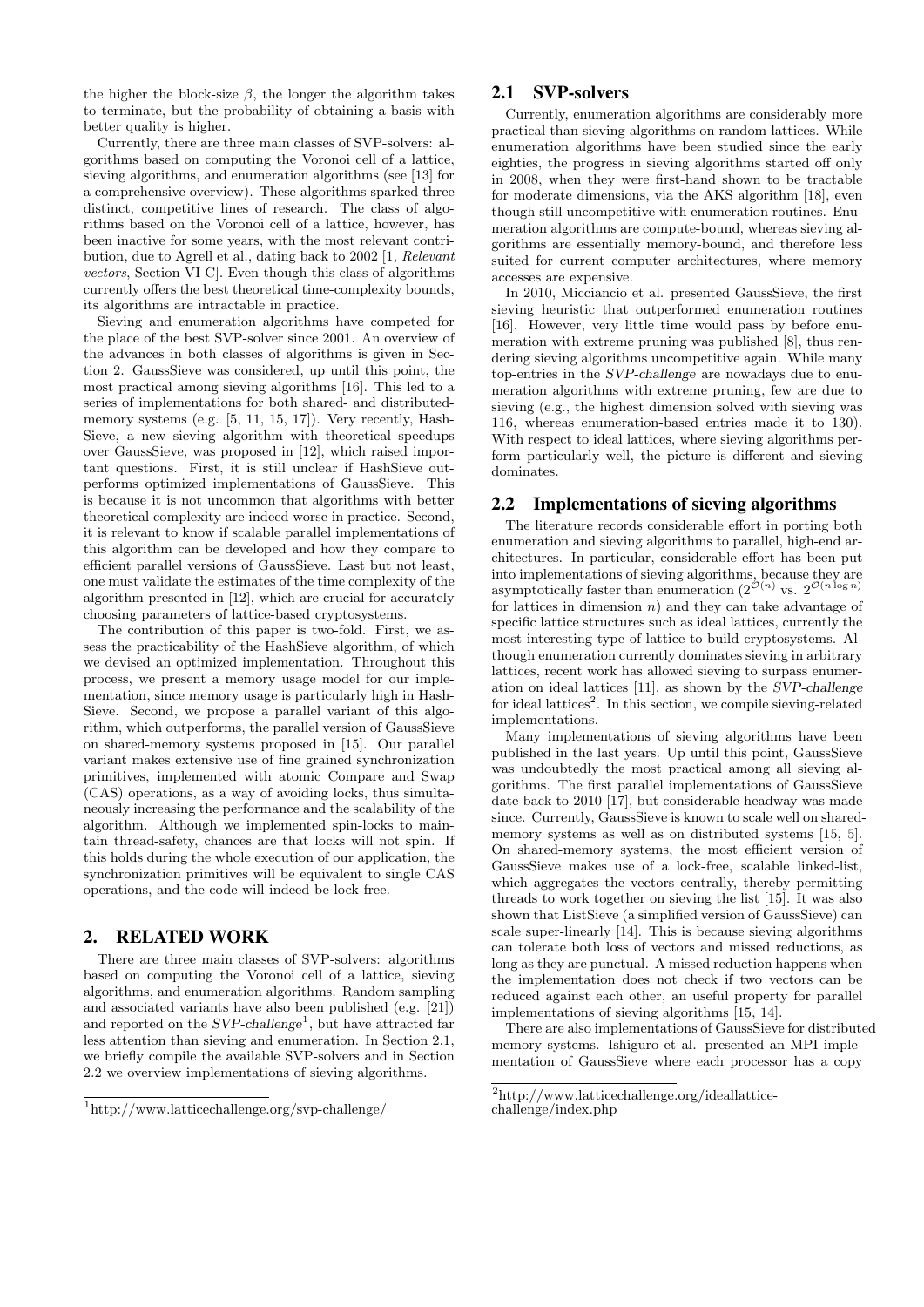of the full list in memory [11]. On top of that, Ishiguro et al. presented ways of taking advantage of the structure of ideal lattices with GaussSieve, as well as suggestions that certain kernels could be vectorized. Finally, it was shown that Klein's algorithm, used as the sieving sampler, could be tweaked to deliver shorter vectors. Both optimizations speed up the algorithm (these were later on revisited [7, 15]). This implementation still incurs high communication overhead (e.g. with 224 threads the implementation spends more time in communication than in computation). Very recently, Bos et al. presented another approach to parallelize GaussSieve on distributed memory systems [5], with better results on random lattices than the previous approach, as well as higher speedups for ideal lattices, using the Fast Fourier Transform to speedup the computation of inner products between one vector and the rotations of another. This version splits the list across the used nodes, without replicating it, but having a chunk of the list on each node, and then executing synchronized rounds to reduce samples.

In this paper, we show that HashSieve can solve the SVP on lattices in the same dimensions much faster than previous GaussSieve implementations, using less resources.

#### 3. THE HASHSIEVE ALGORITHM

A common operation in sieving algorithms is a repeated search for nearby vectors in high-dimensional space. In classical approaches to sieving, including various provable algorithms [3, 10, 16, 18, 19] and some faster heuristic alternatives [16, 18], these searches are done in a brute-force manner; given a list of vectors L and a target vector v, searching for list vectors  $\mathbf{w} \in \mathbf{L}$  which are close to this target vector **v** is simply done by going through the list and comparing its elements, one by one, to v. A recent line of research on multilevel sieving [23, 24] considered methods to perform these searches faster, but the large polynomial overhead, as well as the exponential increase in the space complexity, seem to render these methods ineffective for any practical dimension  $n$ . To this day, no implementations of these multi-level sieve algorithms were reported.

Very recently, Laarhoven [12] showed that a well-known method from the field of nearest neighbor search, called locality-sensitive hashing, can be used to significantly speed up the search step in sieving. The resulting exponential speedup is significantly higher compared to previous results of [4, 23, 24], and the polynomial overhead seems to be small. The preliminary experiments in the paper indicated that HashSieve might be faster than the fastest sieving algorithm to date, GaussSieve, already in low dimensions. However, as mentioned in [12], these preliminary results were based on a comparison of naïve implementations of both algorithms, and did not take into account the effect of various heuristic speedups to sieving suggested in the literature [7, 11, 14, 15, 16, 17, 21, 20].

#### 3.1 Description

The pseudo-code of the HashSieve algorithm is given in Algorithm 1. After the initialization, in Line 3, the algorithm repeats the following procedure: (i) sample a random lattice vector  $\bf{v}$  (or get one from the stack  $\bf{S}$ ); (ii) find nearby candidate vectors  $\bf{w}$  in the hash tables to reduce  $\bf{v}$  with; (iii) use the reduced vector v to reduce other vectors w in the hash tables (and if such a vector w is reduced, move it onto the stack); and finally (iv) add v to the stack or hash tables.

#### Algorithm 1: The HashSieve algorithm

1 Input: Basis B;

- 2 Initialize  $S \leftarrow \{\}, cl \leftarrow 0$
- **3** Initialize T empty hash tables  $H_1, \ldots, H_T$ Sample T  $\cdot$  K random hash vectors  $\mathbf{a}_{i,j}$

4 while  $cl < c$  do

| 5              | Get a vector $\bf{v}$ from the stack (or sample a new one)                    |
|----------------|-------------------------------------------------------------------------------|
| 6              | Obtain the set of candidates $C = \bigcup_{i=1}^{T} H_i[h_i(\pm \mathbf{v})]$ |
| $\overline{7}$ | for each $w \in C$ do                                                         |
| $\bf 8$        | Reduce <b>v</b> against <b>w</b>                                              |
| 9              | Reduce $\bf{w}$ against $\bf{v}$                                              |
| 10             | if $w$ has changed then                                                       |
| 11             | Remove <b>w</b> from all <b>T</b> hash tables $H_i$                           |
| 12             | if $w == 0$ then $cl++$ else Add w to the                                     |
|                | stack S                                                                       |
| 13             | if $v$ has changed then                                                       |
| 14             | if $v == 0$ then $cl++$ else Add v to the stack S                             |
| 15             | else                                                                          |
| 16             | Add <b>v</b> to all <b>T</b> hash tables $H_i$                                |
|                |                                                                               |

The algorithm aims at building a large set of short, pairwise reduced lattice vectors until two are  $\lambda_1(\mathcal{L})$  apart from each other. After that, the size of the set does not increase any more, and collisions, which happen when vectors are reduced to the zero-vector, are generated instead. The algorithm terminates when a given number of collisions  $c$  is reached.

As previously discussed, the crucial difference between HashSieve and previous sieving algorithms is the way steps (ii) and (iii) above are carried out. Instead of going through all the vectors in the system (in the hash tables) in linear time, the algorithm uses T independent hash tables  $H_1, \ldots, H_T$ to look up nearby vectors. Intuitively, the size of the search space of vectors to compare to  $\bf{v}$  is significantly reduced, before actual comparisons of vectors are done. Given a target vector v, the algorithm performs these hash table lookups by first computing the hash value  $h_i(\mathbf{v})$  (where  $h_i$  is a locality-sensitive hash function, which can be efficiently evaluated in  $O(n^2)$  time), and then looking up vectors in the hash table  $H_i$  which are contained in the hash bucket labeled  $h_i(\mathbf{v})$ . The vectors in these buckets  $H_1[h_i(\mathbf{v})], \ldots, H_T[h_T(\mathbf{v})]$ are then used to potentially reduce v. These locality-sensitive hash functions have the property that vectors mapped to the same bucket have a higher probability of being nearby than "average" list vectors.

In [12], a specific locality-sensitive hash function family was considered, namely the angular or cosine LSH family of Charikar  $[6]$ . Given a target vector **v** and a hash vector **a**, the hash value consists of a single bit  $h_{a}(v) \in \{0, 1\}$  and is computed as

$$
h_{\mathbf{a}}(\mathbf{v}) = \begin{cases} 1 & \text{if } \langle \mathbf{a}, \mathbf{v} \rangle \ge 0; \\ 0 & \text{if } \langle \mathbf{a}, \mathbf{v} \rangle < 0. \end{cases}
$$
 (2)

Here the hash family consists of the family of functions  $\mathcal{H} = \{h_{\mathbf{a}}\}$  where  $\mathbf{a} \in \mathbb{R}^n$  is drawn at random from, say, an n-dimensional Gaussian distribution. To combine K random hash functions  $h_{i,j} = h_{a_{i,j}}$  from this hash family H into one combined hash function  $h_i$  with range  $\{0,1\}^K$ , we define  $h_i(\mathbf{v}) = (h_{i,1}(\mathbf{v}), h_{i,2}(\mathbf{v}), \ldots, h_{i,K}(\mathbf{v}))$ . In other words,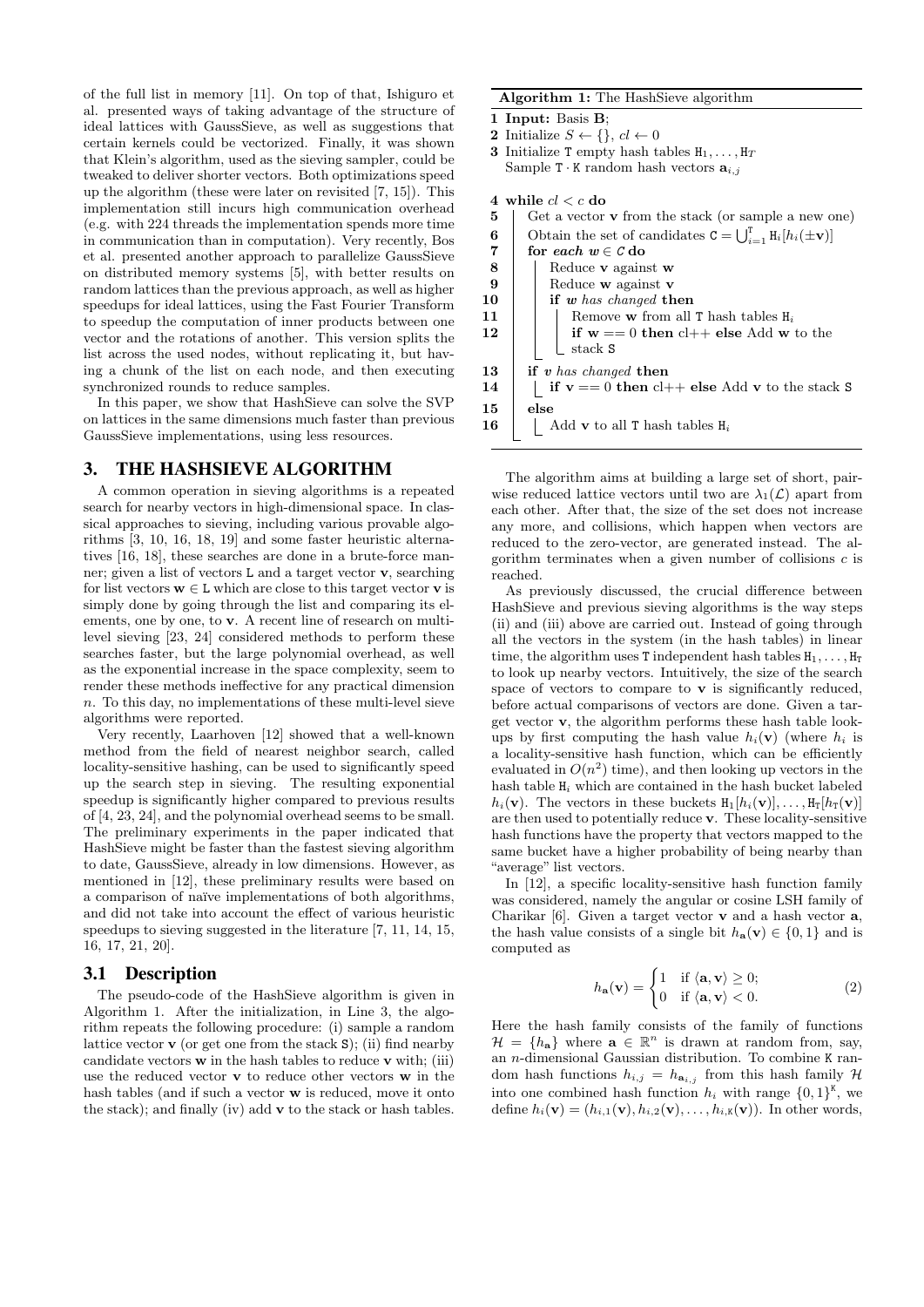

Figure 1: Hash tables and buckets, containing pointers to vectors in memory, in our HashSieve implementation. Example with 9 vectors in the system.

 $h_i(\mathbf{v}) = h_i(\mathbf{w})$  if and only if  $h_{i,j}(\mathbf{v}) = h_{i,j}(\mathbf{w})$  for all  $j =$  $1, \ldots, K$ . For each of the T hash tables, we build such a random, combined hash function  $h_i$ , leading to T hash tables  $H_1, \ldots, H_T$  with different associated hash functions  $h_1, \ldots, h_T$ . As the range of each of these combined hash functions is  $\{0,1\}^K$ , the number of hash buckets in each table is  $2^K$ .

Finally, by increasing K and T, the hash functions become more and more selective and will only map vectors to the same bucket if they are really close to one another in space. However, increasing K and T comes at the cost of increasing the space complexity; to actually be able to find list vectors in this hash table, we need to store all list vectors in each of the hash tables as well. Also, to find candidate reducing vectors in these hash tables, we need to compute the T hash values of the target vector v and perform T hash table lookups. Thus, at some point, making the number of hash tables T bigger will not improve the time complexity any more. A detailed analysis reveals the (asymptotic) optimal choices of K and T. For the angular hash family considered in [12], it was shown that  $K = 0.2209n + o(n)$  and  $T = 2^{0.1290n + o(n)}$ are asymptotically optimal. Thus, for high dimensions, the choices  $K = \lfloor 0.2209n \rfloor$  and  $T = \lfloor 2^{0.1290n} \rfloor$  (i.e., the leading terms rounded to the nearest integer) seem reasonable. We will refer to these, from now on, as optimal parameters, although this is an abuse of notation since they are not necessarily optimal.

#### 3.2 Implementation

In order to implement HashSieve efficiently, many decisions have to be made and practical tweaks have to be considered. The original paper already considered some practical improvements to the most general, theoretical formulation of the algorithm, such as using very sparse random hash vectors  $a_{i,j}$  to make hash computations significantly cheaper. Also, since commonly both w and −w are compared to **v**, one can merge the buckets labeled  $h_i(\mathbf{v})$  and  $h_i(-\mathbf{v})$  into one bucket, as done in Line 6 of Algorithm 1.

Implementation details do matter for performance, and they must be addressed in our implementation if high performance is to be achieved. Buckets can be implemented with linked-lists or vectors which must be re-sized whenever they become full. Figure 1 shows the scheme that we implemented. Whenever a vector is to be added to a bucket, we store a pointer to the vector, that is stored sparsely in memory, without any particular organization, so no memory is replicated. Both linked-lists and vectors would have advantages and disadvantages to implement buckets, but as the pointers to vectors are stored within the buckets without any particular order, we chose to implement them as arrays, which are more cache-friendly. The arrays start with a pool of pointers, to avoid several (expensive) singular allocations, and are resized whenever needed.

Another important point with regards to our implementation is that we combine steps (ii) and (iii) together. That is, we reduce  $w$  with unreduced vectors  $v$  as well, instead of waiting until v is completely reduced. We performed some experiments to find out that our decision is right, performance-wise, because many inner products are saved. Inner products were also vectorized with SSE4.1 and the algorithm stops once c collisions, where  $c = \alpha \times \text{no\_vectors}$  $+ \beta$ , are generated (in the experimental section, we define both  $\alpha$  and  $\beta$ ). To generate samples, we used Klein's algorithm, as implemented in [15].

#### 4. A PARALLEL VARIANT OF HASHSIEVE

It is well documented that coarse-grained parallelization is a good scheme (if not the best) for implementing sieving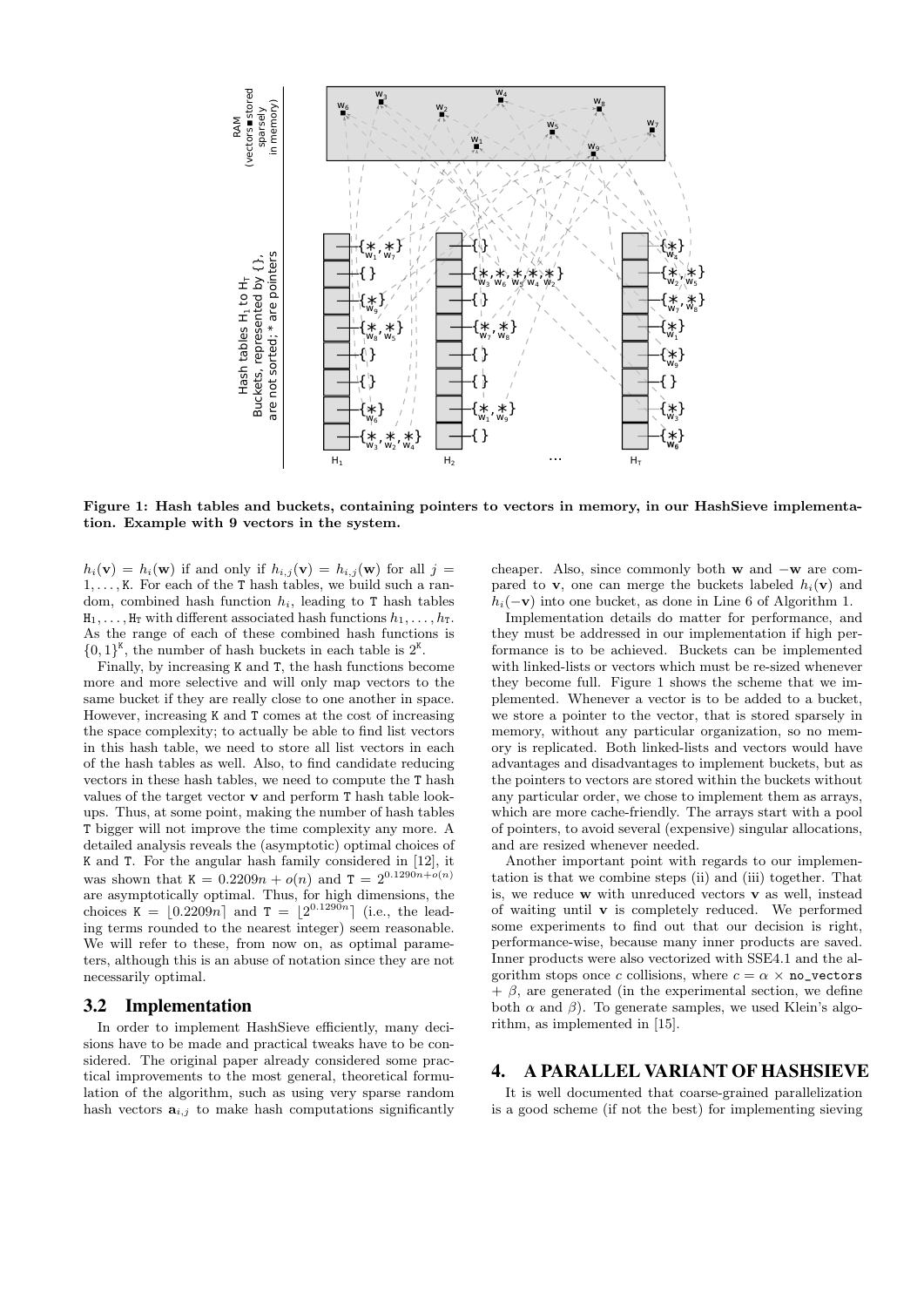algorithms on shared-memory architectures [15, 14]. In such a scheme, each thread executes the sequential sieving kernel, i.e., generation of a sample (either from scratch or popped from stack), reduction against existing samples, and storing in memory (e.g. in a global list, as in GaussSieve). However, this results in multiple concurrent memory accesses, which must be handled via some sort of synchronization. In GaussSieve, the concurrency comes down to concurrent insertions and removals in a list of vectors, which was solved before with a lock-free, scalable, linked-list list on sharedmemory systems [15].

In this section, we analyse the concurrency of a coarsegrained parallel version of HashSieve and we present a probable lock-free system that ensures the correctness of that parallel version, while probably executing without actual locks.

*Concurrency in parallel HashSieve.* While coarse-grained parallelization can be applied to HashSieve as well (each thread would then sample a vector, reduce it against the elements in the hash tables and insert/remove elements accordingly), it becomes considerably more difficult to ensure correctness without resorting to very conservative (and expensive) locking mechanisms. There are two concurrent operations in such a scheme. The most obvious is the concurrent insertion and removal of vectors in each bucket. The other is the concurrent use of multiple vectors throughout the execution, for actual reductions. Since every hash table has one pointer to every vector in the system, several threads can access (and potentially write) the same vector at the same time, either via the same hash table, or via different hash tables. In short, different threads can access the same buckets and vectors (even if they are working with different hash tables and different buckets).

*A (probable) lock-free mechanism.* To enable the safe use of these operations in a parallel execution, we implemented a probable lock-free mechanism, i.e., a synchronization mechanism implemented with locks that will likely act as a lock-free mechanism. This means that locks are only used when strictly required, and chances are that they are never required, because contention is very low. When locks are not strictly required, they are executed as a single, nonblocking CAS operation (i.e. no locking occurs).

To implement this probable lock-free mechanism, we introduced a variable per vector and per bucket, which is atomically updated whenever a vector is used (both to read and write). For the buckets, each thread loops until the variable is successfully set to "1", which happens only when the value is originally "0", as in a spin-lock. This resolves two sources of concurrency: concurrent management of buckets, by different threads, and concurrent accesses to the same vector, by different threads, through the same hash table.

For vectors, that can still be accessed concurrently through different hash tables, each thread tries to set the variable atomically to "1" as well, but in this case the vector is ignored if the operation is not successful, and the next vector in line is considered (we refer to this as "a lock", which never causes thread locking). An illustrative example of this case is the reduction of a sample v against a given set of candidates  $\mathbf{w}_1,...,\mathbf{w}_n$ . If the candidate vector  $\mathbf{w}_1\leq k\leq n$  is "locked" (which means that it is either being read or written by another thread), the reduction of **v** against  $w_k$  will not be

attempted, and the executing thread will continue the process from  $w_{k+1}$  onwards. This means that, in this specific iteration,  $\mathbf{w}_k$  will not be revisited again. The update of these variables is done once the vector is not needed any longer, and no atomic updates are used. This guarantees that the same vector is only accessed by one thread at a time.

There are two caveats that need to be addressed in this process. First and foremost, we refer to our implementation as a relaxed variant of HashSieve, since punctual missed reductions might occur in specific iterations, if different threads try to access the same vectors concurrently (one gets "the lock" and the others are not considered), as mentioned before. We believe that this is not too much of a problem because (1) the probability of having different threads accessing the same vectors is very low and (2) the vast majority of vectors is not suitable for the reduction of samples anyway [7, 15, 14]. This is known from the experiments with relaxed versions of sieving algorithms, which showed that disregarding vectors at some point does not increase the convergence time of the algorithms unless those vectors are ignored from that moment on [15, 17], which is not the case in our implementation. The biggest proof that missing reductions occasionally is not a serious issue, is HashSieve itself, since HashSieve is already a somewhat relaxed version of GaussSieve, as explained in [12].

In HashSieve, however, it must be noted that the probability of vectors to be suitable candidates is higher than in GaussSieve. Thus, our probable lock-free mechanism introduces a second level of relaxation. Again, we stress that this relaxation is not problematic, due to the aforementioned reasons, which is ultimately proved by our experiments, which delivered the optimal solution with all numbers of threads and in all lattices.

The second important point in our implementation is that, although we implement spin-locks to ensure that only one thread modifies the contents of each bucket at a time, these will, probabilistically speaking, act only as atomic updates of variables (i.e. only the first iteration of the loop is executed), thus not causing any actual blocking of threads. This is because the number of buckets per hash table grows exponentially with the dimension of the lattice, according to the optimal values of T and K (which we used, whenever possible). For instance, we use  $2^{12}$  buckets per hash table for a lattice in dimension 60, whereas that number increases to  $2^{18}$  for a lattice in dimension 90. For a sensible number of threads in shared-memory systems (e.g. <128), the probability of having two or more threads accessing the same bucket is very small (plus, threads do many more operations then accessing buckets).

#### 5. EXPERIMENTS AND RESULTS

An analysis was carried out with several random lattices, generated with Goldstein-Mayer bases, in multiple dimensions, available on the  $SVP$ -challenge<sup>3</sup> website (all of which of seed 0). Table 1 provides the specifications of the test platform, which runs Ubuntu 11.10, kernel 3.0.0-32-generic.

The code was compiled with Intel icpc 13.1.3. We used the -O2 optimization flag, since it was slightly better than -O3. Every experiment was repeated three times and the best sample was chosen, except when said otherwise. The elapsed time of lattice reduction is not included in the

 $^3$ http://www.latticechallenge.org/svp-challenge/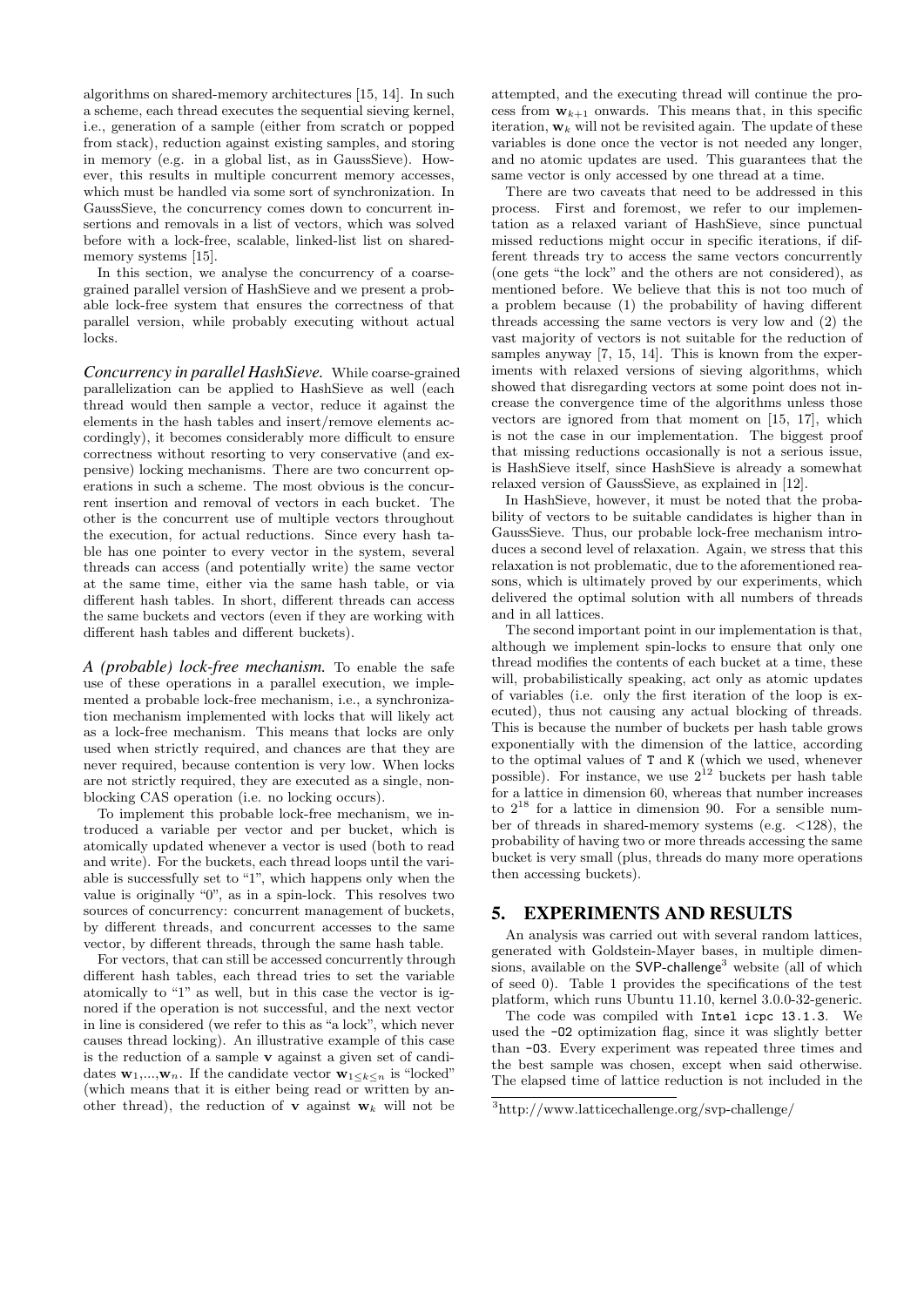| #Sockets             | 2                 |
|----------------------|-------------------|
| CPU manufacturer     | Intel             |
| Model number         | E5-2670           |
| Launch date          | Q1'12             |
| Micro-architecture   | Sandy Bridge      |
| Frequency            | 2600 MHz          |
| Cores                |                   |
| SMT                  | Hyper-threading   |
| L1 Cache             | $8 \times 32$ kB  |
| L <sub>2</sub> Cache | $8 \times 256$ kB |
| L3 Cache             | 20 MB shared      |
| System memory        | $128$ GBs         |

Table 1: Specifications of the test platform. SMT stands for Simultaneous multi-threading.

results. Target norms (i.e., the algorithm stops as soon as it finds a vector whose norm is equal or smaller than the targeting norm) were never used, and the norm of the output vector of each and every run (sequential and parallel) was always the same. We used the default stopping criterion, i.e.  $\alpha = 0.1$  and  $\beta = 200$ , and we used version 5.5.2 of NTL<sup>4</sup>.

#### 5.1 Sequential implementation

In this section, we present several results pertaining to the performance of our implementation of HashSieve running in sequential, i.e. our parallel implementation running with one thread. In particular, we show the results of the following experiments:

- Quantification of the overhead of the (probable) lockfree mechanism we implemented, necessary for the correctness of our parallel variant of HashSieve, and comparison with an implementation of GaussSieve;
- Comparison of HashSieve and GaussSieve with respect to convergence rate, in terms of used vectors. Development of a memory usage model that captures the majority of the memory usage of our implementation.

For these trials, we reduced the input lattices with NTL's BKZ, running with window  $\beta = 20$ , we set the d parameter in Klein's algorithm to  $\log(n)/20$  (a smaller value leads to incorrect results for lattices in dimensions <70, as discussed in Section 4.4 of [15]), and our pool of vectors per bucket starts with 20 vectors, increasing by 20 vectors whenever it is seen full. We also vectorized the inner product kernel and the kernel which adds one vector to another, with SSE 4.1. The coordinates of the vectors are stored as shorts, thereby permitting us to store 8 coordinates per SSE register.

#### *5.1.1 Overhead of (probable) lock-free mechanism and comparison with GaussSieve*

In this subsection, we compare the efficiency of our implementation with the probable lock-free system turned on and off (for which we used compiler pragmas), with the lock-free GaussSieve implementation presented in [15], all of which running with one thread (otherwise the implementation would have data races with the lock-free mechanism turned off).

Our results confirm that HashSieve outperforms GaussSieve not only in theory but also in practice. As Figure 2 shows, HashSieve outperforms GaussSieve for every tested dimension, in a single-threaded application, with a speedup factor of up to  $\approx 2.2x$  with the lock-free mechanism turned



Figure 2: Execution time, in seconds, for HashSieve with (HashSieveL) and without the probable lockfree system (HashSieve), and GaussSieve (1 thread), on lattices in dimensions 60-70 (less is better).

on and a factor of up to  $\approx 2.5x$  with the lock-free mechanism turned off. According to the theoretical complexity bounds, the speedups are expected to increase with the dimension, but it is impractical to test higher dimensions with a single thread and, therefore, confirm this in practice for a single thread (Section 5.2.2 shows such results for parallel executions). The (probable) lock-free system incurs about 20% overhead, compared to the single-threaded execution of HashSieve. However, it should be noticed that for parallel executions, some computations will likely be discarded due to the relaxation of the algorithm, thereby amortizing this overhead. For these trials, we used the optimal values of K, T and BUCKETS, as shown in Table 2, since no memory restrictions were encountered.

#### *5.1.2 HS vs GS: convergence rate and memory*

In the following, we show results pertaining to the convergence rate of GaussSieve and HashSieve, in terms of used vectors. Figure 3 shows the number of vectors used by the sequential versions of HashSieve and GaussSieve, for lattices in dimensions 40-70, in steps of 2, when executed with one thread (both parallel versions relax the properties of the algorithms, thereby possibly changing the number of vectors used to converge). Since the probable lock-free mechanism we implemented for HashSieve does not interfere with the work-flow of the algorithm when executing with a single thread (other than introducing the overhead shown in Section 5.1.1), our HashSieve implementation uses the same number of vectors both when the probable lock-free mechanism is turned on and off.

We conclude that, as expected in [12], HashSieve uses more vectors to converge than GaussSieve, for lattices up to dimension 70. In particular, the number of vectors in

| $\begin{tabular}{l cccccc} Dimension & 60 & 62 & 64 & 66 & 68 & 70\\ \hline K & 13 & 14 & 14 & 15 & 15 & 15\\ \hline T & 214 & 256 & 306 & 366 & 437 & 523\\ BUCKETS & 2^{12} & 2^{13} & 2^{13} & 2^{14} & 2^{14} & 2^{14} \end{tabular}$ |  |  |  |
|-------------------------------------------------------------------------------------------------------------------------------------------------------------------------------------------------------------------------------------------|--|--|--|
|                                                                                                                                                                                                                                           |  |  |  |
|                                                                                                                                                                                                                                           |  |  |  |
|                                                                                                                                                                                                                                           |  |  |  |

Table 2: HashSieve parameters used for K, T and BUCKETS for lattices in dimensions 60-70.

<sup>4</sup>http://www.shoup.net/ntl/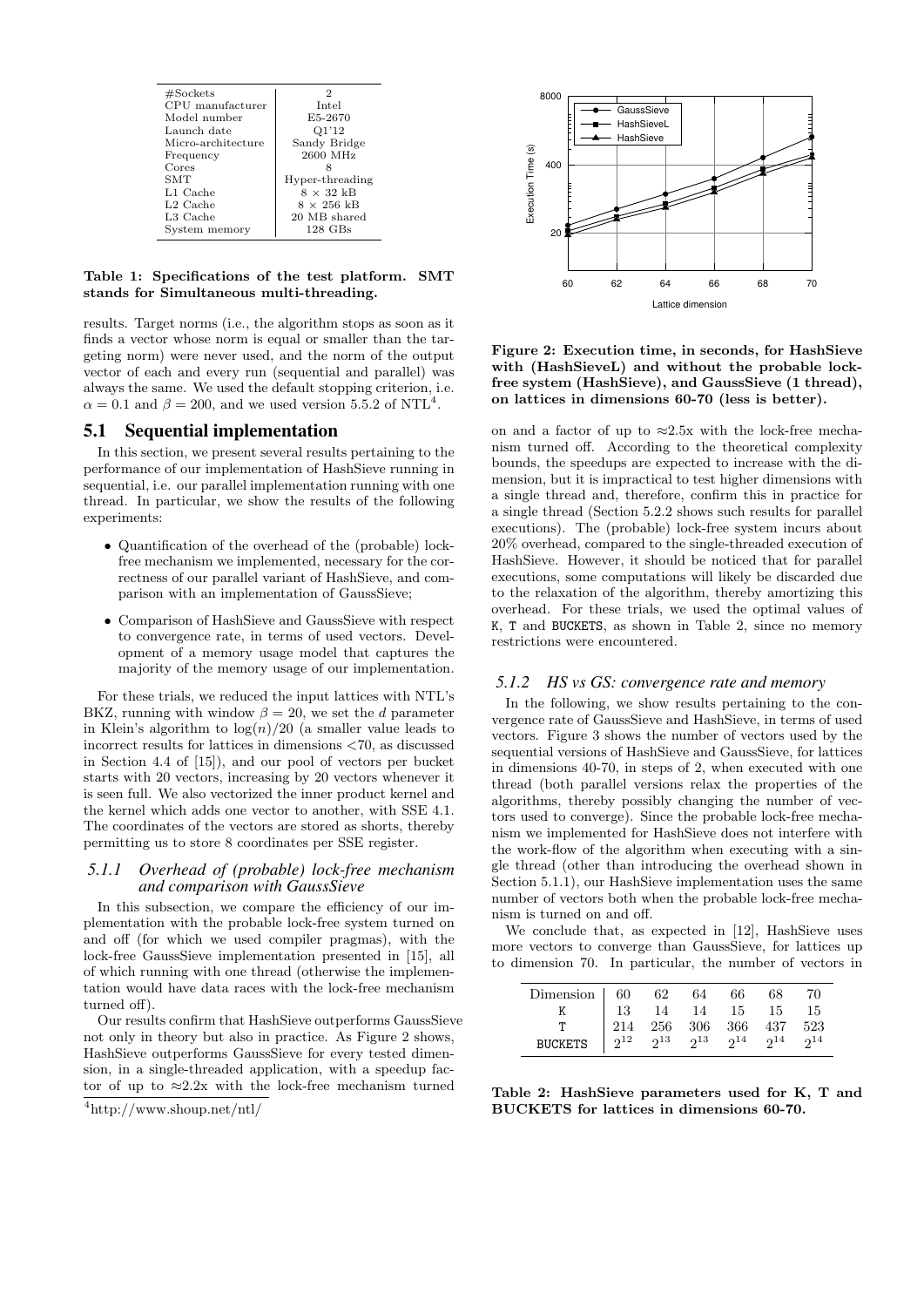

Figure 3: Number of vectors for convergence of HashSieve and GaussSieve (1 thread), for lattices in dimensions 40-70.

HashSieve grows roughly according to  $2^{(0.21n+1.95)}$ , a function we obtained by curve fitting, for lattices in dimensions 40-70, in steps of 2. The relative difference between the algorithms seem to decrease with the lattice dimension of the lattice, but it is impractical to test higher dimensions with a single thread and therefore no assumptions can be made for bigger dimensions.

The number of vectors that HashSieve uses is closely related to a critical factor of the algorithm: the amount of used memory. GaussSieve samples vectors and reduces them against one another, storing them in a big list that grows over time. HashSieve uses vectors likewise, storing them in memory without any particular organization, but makes also use of many hash tables of pointers to those vectors, which increases memory consumption. For big dimensions, this becomes a problem, since even 128 GB of RAM are easily exceeded. In order to estimate beforehand what parameters can be used for each execution without exceeding the available memory, we devised the following memory usage model of our HashSieve implementation:

$$
mHS = \underbrace{T*BUCKETS*(16+20*8)}_{\text{HashTables}} + \underbrace{2*T*K*2}_{\text{A}} bytes.
$$

The first term on the right hand side, labeled HashTables, is given by the data structure that holds the buckets: bucket HashTables[T][BUCKETS]. Each bucket is a structure in the following form:

```
struct bucket{
  Vector** vectors; (pool starts with 20 pointers)
  unsigned int length;
  unsigned int size;
}
```
i.e., 8 bytes for length and size (4 bytes each) and 8 bytes for the pointer vectors (the word size on the test system is 64 bits), which starts off with a pool of 20 pointers (i.e., 20  $\times$  8 = 160 bytes) to structs of the type vector. Each of these structures has the following form:

```
struct vector{
  USED_TYPE data[N];
```
unsigned long norm; struct vector \*next; char lock;

}

where USED\_TYPE can either be int or short. We use the latter, which is implemented in Unix systems with 2 bytes, since we can make better use of the SSE registers. The pointer to an element of the same type is used for the stack. The second part of the equation is given by the data structure that represents the Hash matrices: unsigned short  $A[T]$ [K][2].

This model accounts for the memory that the implementation allocates at launch time, i.e. right before the reduction of the basis. In order to estimate the memory that is used throughout the execution, there are other factors that must be taken into account. There are essentially two other relevant contributions to the total memory of the application.

The first is the memory that is used to store vectors. We extrapolate that the number of vectors is governed by the function  $v(n) = 2^{(0.21n+1.95)}$ , as mentioned before. Although we noticed that the number of used vectors in the parallel version is different from the the sequential version, we believe that the function of the sequential version offers reasonable estimates of the number of used vectors in the parallel version. The size of each vector is  $2n + 17$  bytes, where n is the dimension of the lattice and we use shorts for each coordinate.

The second is the memory used to extend the arrays that represent the buckets. While we can provide a good estimate for the former, it is not trivial to provide such estimate for the latter. In our implementation, we extend each bucket in 20 positions whenever they become full. What can be calculated is the average and worst case scenarios of memory used by the buckets. However, our model is intended to determine whether a set of parameters is feasible, and so it does not account for bucket extensions.

The probable lock-free system that we implemented increases the memory usage of our implementation as well, with a 1-byte (char) lock per bucket and per hash table, and a 1-byte (char) lock per vector. In particular, we allocate a matrix char LocksForHashTables[T][BUCKETS], and a char per vector. Therefore, the final memory usage model we arrived at, for our parallel implementation of HashSieve is the following:

$$
mHSL = mHS + \underbrace{\mathbf{T} * \text{BUCKETS}}_{\text{LocksForHashTables}} + \underbrace{v}_{\text{no. vectors}} * (2n+17) bytes.
$$

Apart from these data-structures and vectors that are created throughout the execution of the application, there are additional data-structures, all of which have lower order contribution to the memory usage of the implementation. Padding can also be used to ensure that the addresses of the data structures are multiples of the word size, which might increase the memory spent with each vector. For instance, a vector in dimension 80 occupies 177 bytes, which would be augmented to 192 bytes. However, we expect that our model is accurate enough to predict whether the memory used by our implementation exceeds the available memory in the system or not, especially for high lattice dimensions, which are more interesting to test.

In order to verify this, we conducted some experiments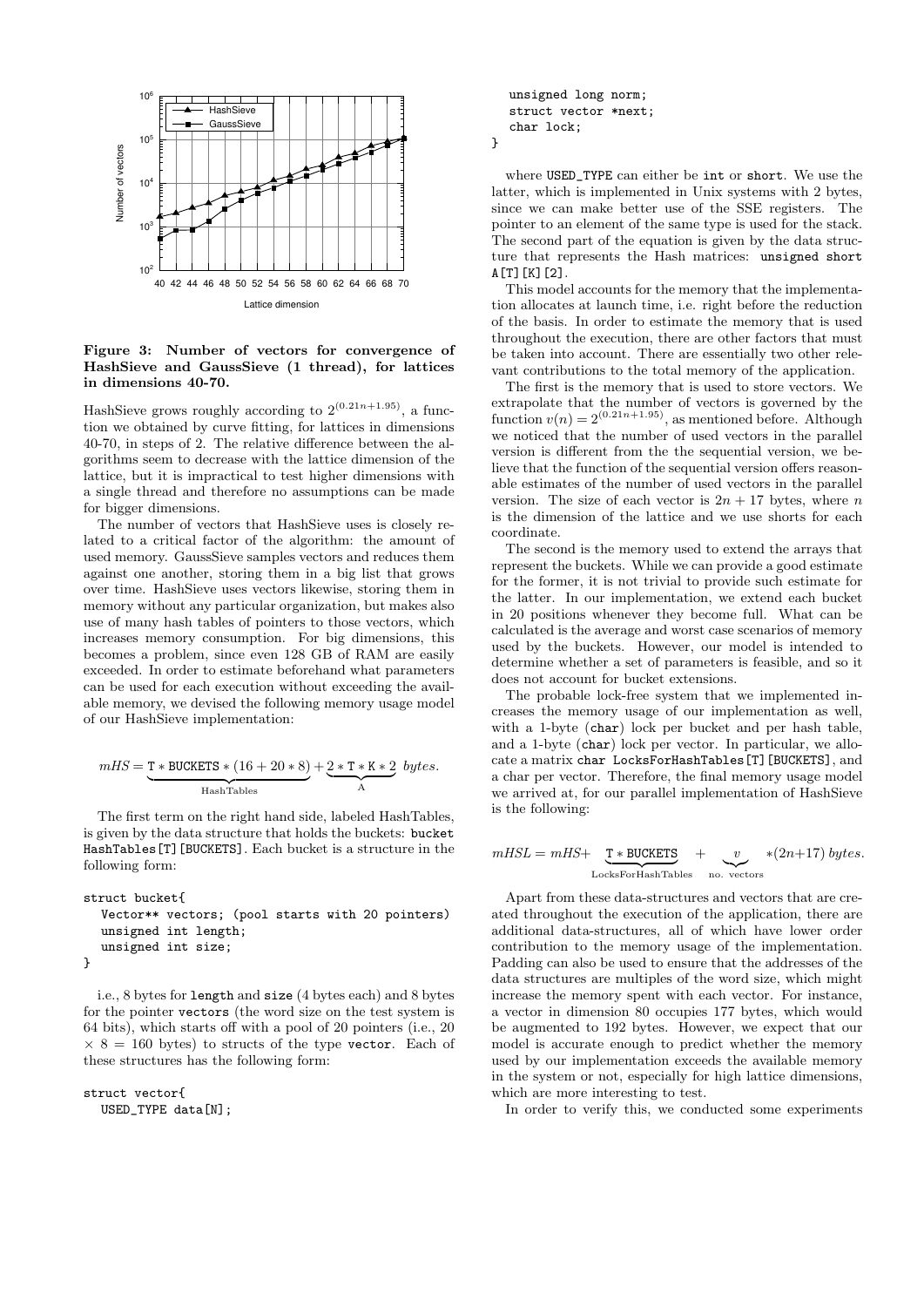to capture the Resident Set Size (RSS), i.e. the amount of process's memory that is held in RAM, of our application. To this end, we invoke the (ps -x pid) system call after the execution of the parallel region but before the application terminates. The RSS captures the memory spent by the whole application, which includes memory spent by the libraries that are used in the implementation (e.g. NTL for lattice reduction with BKZ and OpenMP for creating and managing the parallel region), which is not predicted by our model.



Figure 4: Data size, in kB, stored in RAM. Resident Set Size (RSS), prediction of our model. The grayed out area concerns the difference between the actual RSS and our model, in percentual points.

As Figure 4 shows, our model gets very close to the actual RSS of our implementation for big lattice dimensions. This is due to the fact that, although our model only accounts for the main (i.e., bigger) data structures in the implementation, they grow exponentially in size with the lattice dimension, and so the remaining data structures become negligible. In particular, Figure 4 shows that for lattices bigger than dimension 58, the difference between the actual RSS and our model is always lower than 20%, and most of the times very close to 10%.

Our model shows that, by choosing the optimal parameters of T, K and BUCKETS, the 128 GB of our machine are only enough to test lattices up to dimension 86, wherein the application spends around 100 GB of RAM (where T, K and BUCKETS are assigned 19, 2189 and  $2^{18}$ , respectively). According to our model, executing a lattice in dimension 100 with optimal parameters would require over 2.5 TB of RAM.

Due to the memory restriction of our test machine, we will use, from here on, the parameters T, K and BUCKETS as 19, 2189 and  $2^{18}$ , respectively, for lattices in dimensions  $\geq 86$ .

#### 5.2 Parallel implementation

#### *5.2.1 Scalability*

This section records the trials that we conducted to quantify the scalability of our implementation on our test platform, for random lattices in dimensions 60, 64, 70, 74 and 80. Lower dimensions are either solved very quickly or the lattice reduction process finds the shortest vector per se, rendering a scalability analysis worthless. Running the implementation for higher dimensions, on the other hand, is

impractical for a single thread. We were still able to use the optimal parameters of HashSieve in these dimensions, which are shown in Tables 2 and 4. We BKZ-reduced the lattices up to dimension 70 with  $\beta = 20$ , and higher dimensions with  $\beta = 30.$ 

As in [15], the time spent within the sampling routine increases for lower values of Klein's algorithm parameter d, which lowers the scalability of the implementation because the sampler routine does not scale well. For that reason, and to properly assess the scalability of our implementation, we set the Klein's algorithm parameter d to 20 for every lattice.



Figure 5: Execution time, in seconds, for HashSieve with 1-32 threads, on lattices in dimensions 60-80 (less is better).

Figure 5 shows the execution time of our implementation, for 1-32 threads. The application scales well for up to 32 threads, for various lattices between dimensions 60 and 80. Unfortunately, scalability experiments are impractical for higher lattices, since every and each thread set-up is executed three times (e.g., solving a lattice in dimension 84 with 1 thread would take about 38 hours). As shown in Table 3, the speedup of our implementation increases, in general, with the dimension, because the higher the dimension, the more time is spent on reducing each sample, rather than on generating more samples. In some cases, our implementation achieves efficiency levels of almost 90%. We believe that the integration of a very scalable sampler in our implementation would increase its scalability. This could also be achieved with higher values for Klein's parameter  $d$  (e.g.,  $log(n)$ , as mentioned above, but lower values for d decrease the overall performance of the algorithm, because larger vectors are sampled and the algorithm converges faster when fed with shorter algorithms.

#### *5.2.2 Comparison with GaussSieve*

This section shows a series of tests comparing the parallel implementation of GaussSieve described in [15], and our parallel implementation of HashSieve, running with 32 threads. For these experiments, we were able to use the optimal values for T, K and BUCKETS, shown in Table 4. We varied the BKZ window  $\beta$ , as also shown in Table 4 and we set the Klein's parameter  $d$  to 20 for every lattice dimension. We used lattices in dimensions 66-78, since there is not much benefit in increasing the dimension any further, as the difference between the performance of both algorithms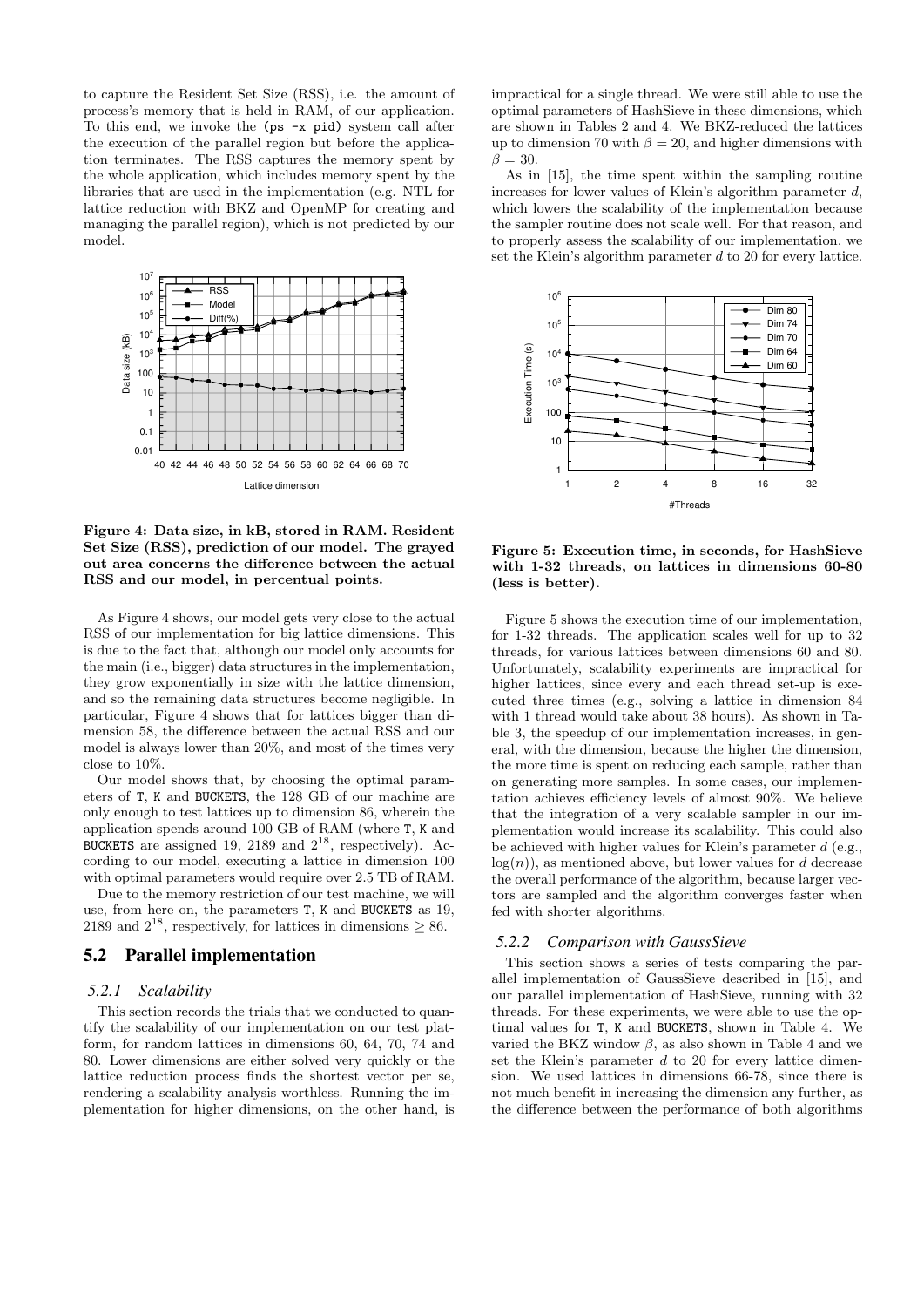|                | Dimension 60 |      | Dimension 64 |      | Dimension 70 |      | Dimension 74 |      | Dimension 80 |      |
|----------------|--------------|------|--------------|------|--------------|------|--------------|------|--------------|------|
| <b>Cores</b>   | S            | E    |              | E    |              | Е    |              | E    |              |      |
| $\overline{2}$ | 1.37x        | 69%  | 1.40x        | 70%  | 1.69x        | 84\% | 1.76x        | 88\% | 1.77x        | 89%  |
| $\overline{4}$ | 2.66x        | 67\% | 2.75x        | 69%  | 3.33x        | 83\% | 3.43x        | 86\% | 3.45x        | 86\% |
| 8              | 5.07x        | 63%  | 5.27x        | 66\% | 6.42x        | 80\% | 6.64x        | 83%  | 6.56x        | 82\% |
| 16             | 9.05x        | 57%  | 9.80x        | 61\% | 11.83x       | 74%  | 12.16x       | 76%  | 11.76x       | 74\% |
| 32             | 13.01x       | 41\% | 14.08x       | 44\% | 17.48x       | 55%  | 17.14x       | 54%  | 16.26x       | 51\% |

Table 3: Speedups (S) and Efficiency (E) of our HashSieve implementation running on five random lattices (dimensions 60, 64, 70, 74 and 80). SMT is used in grayed out rows.

will only get bigger with increasing dimensions, unless suboptimal parameters are used.

| Dim            | 66       | 68       | 70       | 72       | 74       | 76       | 78       |
|----------------|----------|----------|----------|----------|----------|----------|----------|
| Κ              | 15       | 15       | 15       | 16       | 16       | 17       | 17       |
| т              | 366      | 437      | 523      | 625      | 748      | 894      | 1069     |
| <b>BUCKETS</b> | $2^{14}$ | $2^{14}$ | $2^{14}$ | $2^{15}$ | $2^{15}$ | $2^{16}$ | $2^{16}$ |
| $BKZ-\beta$    | 20       | 20       | 20       | 30       | 30       | 30       | 30       |
| mHSL           | 1.00     | 1.19     | 1.43     | 3.40     | 4.06     | 9.70     | 11.60    |

#### Table 4: HashSieve parameters used for K, T and BUCKETS, BKZ- $\beta$  and memory model prediction (in GB) for various lattices in dimensions 66-78.

Figure 6 shows the execution time of our implementation and the GaussSieve implementation presented in [15], both running with 32 threads. HashSieve outperforms GaussSieve, as verified with the sequential versions, and the difference between both algorithms grows with the lattice dimension.



Figure 6: Execution time, in seconds, for HashSieve and GaussSieve, with 32 threads, on lattices in dimensions 66-78 (less is better).

#### *5.2.3 Practicability experiments*

In this section, we report the results of our experiments on the practicability of our parallel HashSieve implementation on lattices in large dimensions. We report the largest lattice dimensions that we were able to find and the execution time that our implementation took. The main limitation we encountered during the trials we conducted was the lack of RAM to use the optimal parameters of HashSieve.

Since the machine we used has 128 GB of RAM, our experiments were limited to  $K = 18$ ,  $T = 1828$  and BUCKETS  $= 131072$ , i.e., far from being the optimal parameters. Unfortunately, the optimal parameters are impractical for machines that are not equipped with unusual amounts of RAM. For instance, the optimal parameters for dimension 96,  $(K =$ 21,  $T = 5345$  and BUCKETS =  $2^{20}$ ) would require almost 1 TB of RAM only for the data structures that are allocated at launch time. Therefore, we expect that better parameters would result in a much better execution time of our implementation. Yet, we were able to solve the SVP on several lattices, from dimension 86 to dimension 96, all in less than 24h, as Table 5 shows.

|                                          |  |  | Dim 86 88 90 92 94 96 |  |
|------------------------------------------|--|--|-----------------------|--|
| Time (h) 1.92 2.38 3.43 7.35 11.07 17.38 |  |  |                       |  |

#### Table 5: Execution time of our parallel implementation of HashSieve running with 32 threads on the test platform, in hours.

For these experiments, we used BKZ- $\beta = 34$ , and Klein's  $parameter = 70$  (which is expected to be the best for dimensions higher than 80, even if poor scalability is achieved - a claim that is too time consuming to be verified). Each execution was run only once.

### 6. CONCLUSIONS AND OUTLOOK

This paper presents a parallel implementation of Hash-Sieve, a recently proposed sieving algorithm to solve the SVP on lattices. Our implementation scales considerably well on a 16-core system with SMT, and outperforms the most efficient shared-memory GaussSieve implementation, published in [15]. Therefore, we were able to verify in practice the results that were expected from theory.

In parallel, HashSieve has more concurrent operations than GaussSieve. Our implementation uses a probable lock-free algorithm, which might cause missed reductions, but chances are that, for sufficiently large numbers of hash tables and buckets, no locks are used (or, in other words, no threads block). With our implementation, we are able to solve the SVP on an arbitrary lattice in dimension 96 in less than 17.5 hours, with our 16-core test machine.

Although HashSieve is considerably better than its counterparts and it renders the execution of the SVP on highdimensional lattices much more practical, sieving algorithms are yet less efficient than enumeration with extreme pruning on random lattices, but very promising. The least squares